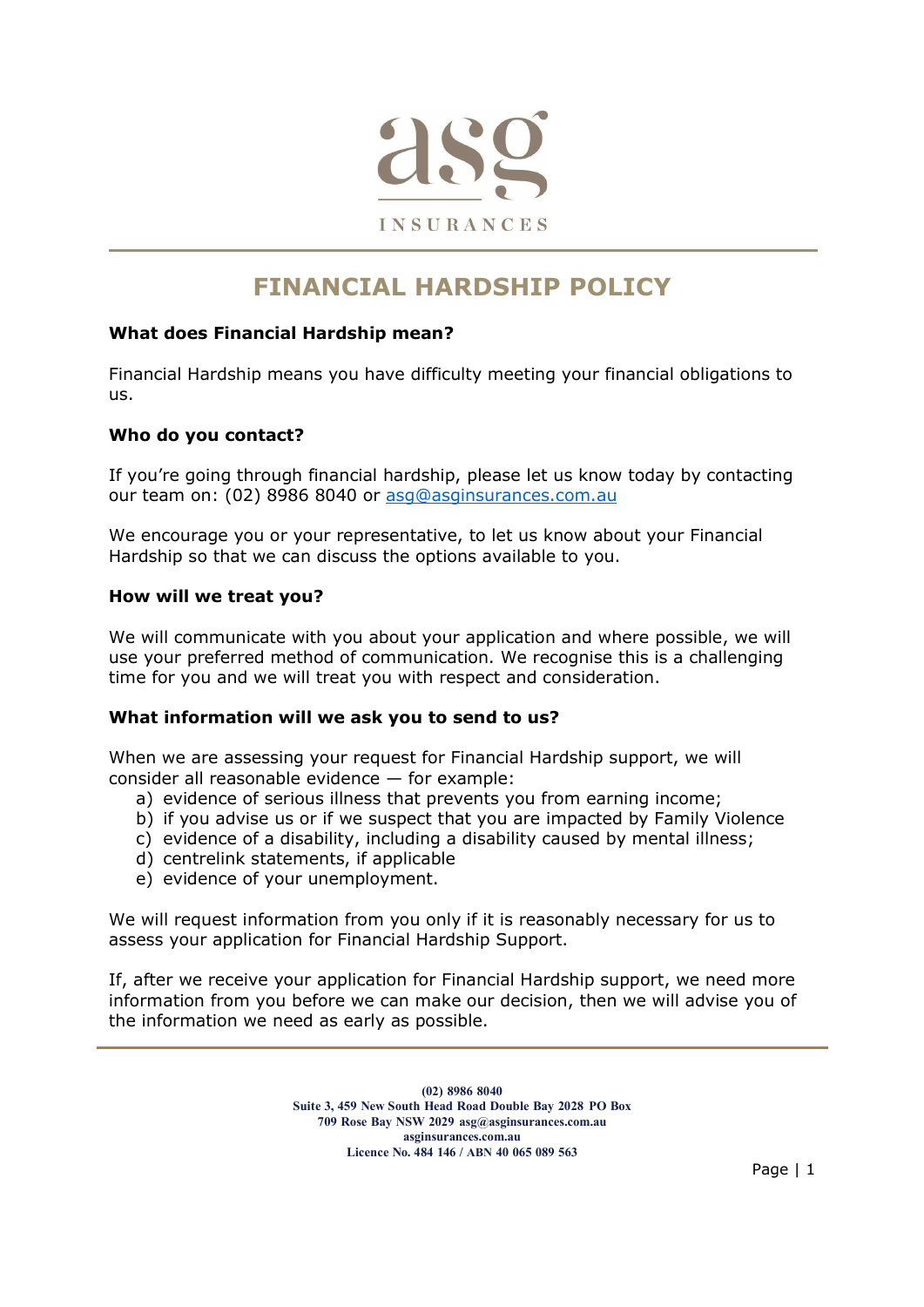

# How long have you got to give the information to us?

You have 21 Calendar Days from the date of our request to provide that information to us, unless we have agreed to a different timeframe.

#### What happens between the time you tell us and the time you assess me?

If we are taking action to recover an amount from you, we will put that action on hold if we identify that you are experiencing Financial Hardship, or if you ask us for Financial Hardship support in relation to that amount.

When we put the action on hold, we will contact any Collection Agent or solicitor that we have appointed and tell them the action is on hold.

The action will stay on hold until we have assessed your application for Financial Hardship and notified you of our decision about it.

#### How long will your assessment take?

We will tell you in writing of our decision about whether to give you Financial Hardship support within 21 Calendar Days after we receive your application, unless we have asked you to provide us with more information.

If we do ask you for more information, and you provide all information we requested, then within 21 Calendar Days of receiving it we will tell you in writing, our decision about whether to give you Financial Hardship support; or if you do not provide all information we requested within 21 Calendar Days (or by a later date we agree to), then within 7 Calendar Days of that deadline passing, we will tell you in writing, our decision about whether to give you Financial Hardship support.

> (02) 8986 8040 Suite 3, 459 New South Head Road Double Bay 2028 PO Box 709 Rose Bay NSW 2029 asg@asginsurances.com.au asginsurances.com.au Licence No. 484 146 / ABN 40 065 089 563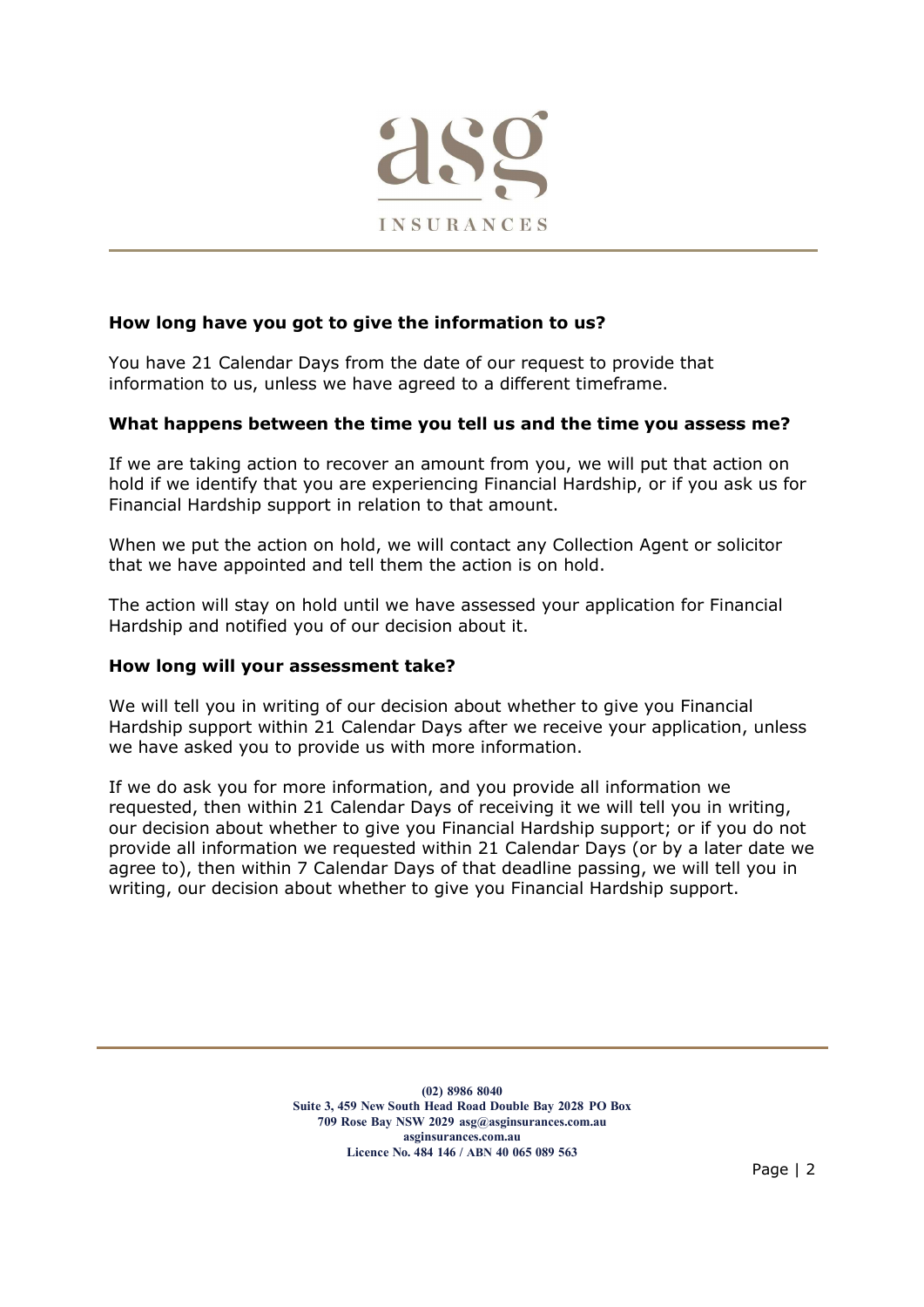

# If we accept your Hardship Request

If we decide you are entitled to Financial Hardship support, then we will work with you to implement an arrangement. We will confirm the agreed arrangement with you. Where possible this will be in your preferred method of communication.

# What happens if you don't agree with our assessment?

We will tell you the reasons for our decision. If you are not happy with our response to your request about financial Hardship, then we will tell you about our Complaints process.

# Organisations that can help you

| National Debt<br>Helpline | 1800 007 007<br>https://ndh.org.au<br>ndh@org.au<br>Free, confidential and independent financial counselling. Available<br>between 9:30am and 4:30pm Monday to Friday. |
|---------------------------|------------------------------------------------------------------------------------------------------------------------------------------------------------------------|
| <b>ASIC</b>               | https://www.asic.gov.au/for-consumers/moneysmart                                                                                                                       |
| MoneySmart                | Provides numerous free financial guidance tools and services.                                                                                                          |
| 1800 RESPECT              | 1800 737 732                                                                                                                                                           |
|                           | National 24-hour domestic and family violence and sexual assault line.                                                                                                 |
| Lifeline                  | 13 11 14                                                                                                                                                               |
|                           | 24/7 counselling and referral services for people in crisis.                                                                                                           |
| Beyond Blue               | 1300 224 636                                                                                                                                                           |
|                           | 24/7 support for people experiencing anxiety or depression.                                                                                                            |

(02) 8986 8040 Suite 3, 459 New South Head Road Double Bay 2028 PO Box 709 Rose Bay NSW 2029 asg@asginsurances.com.au asginsurances.com.au Licence No. 484 146 / ABN 40 065 089 563